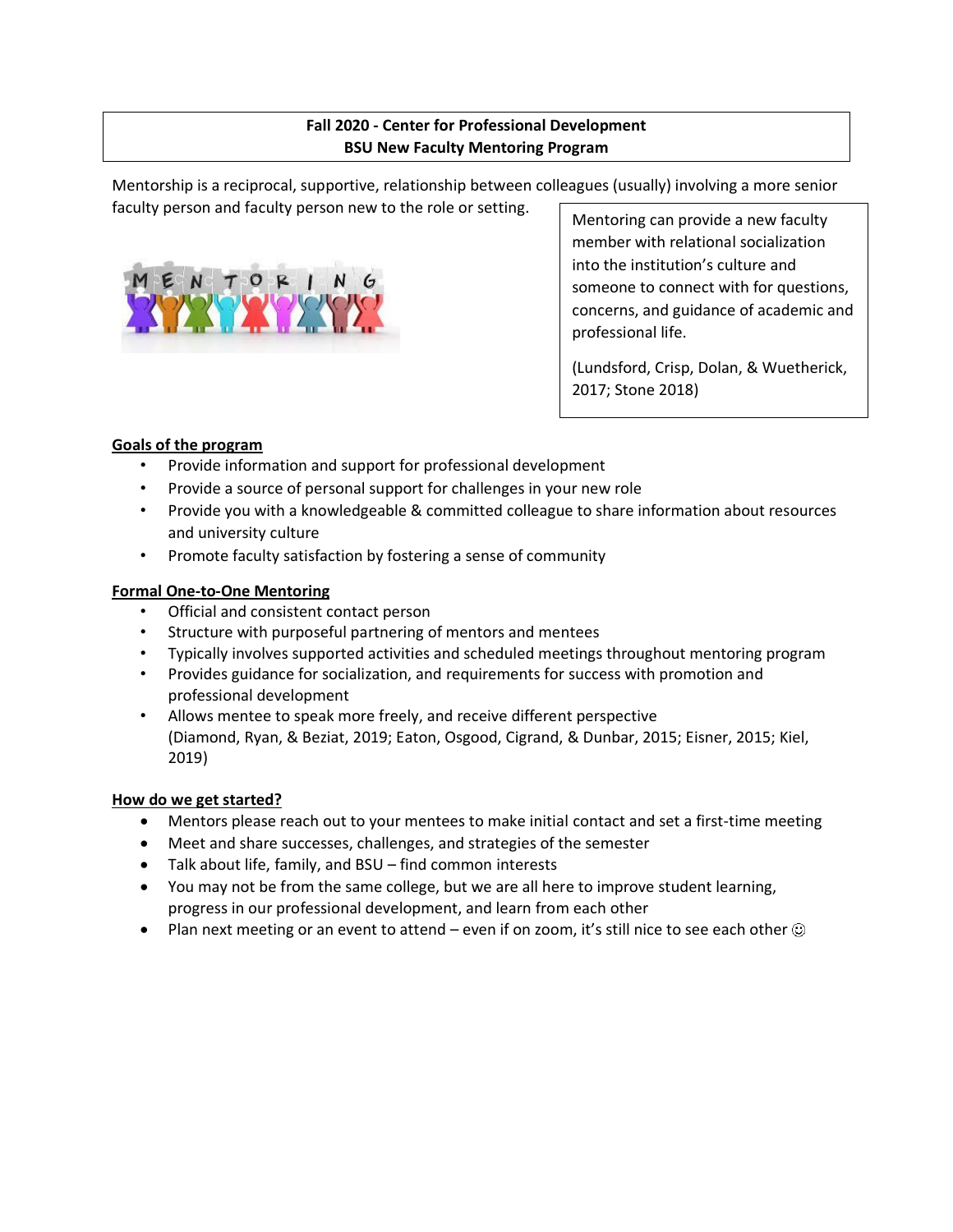|                                                       | <b>Mentor Role</b>                                                                                                                                                                                                                                                                                                                                                                                                                                                                                       |                                                  | <b>Mentee Role</b>                                                                                                                                                                                                                                                                                                                                   |
|-------------------------------------------------------|----------------------------------------------------------------------------------------------------------------------------------------------------------------------------------------------------------------------------------------------------------------------------------------------------------------------------------------------------------------------------------------------------------------------------------------------------------------------------------------------------------|--------------------------------------------------|------------------------------------------------------------------------------------------------------------------------------------------------------------------------------------------------------------------------------------------------------------------------------------------------------------------------------------------------------|
| $\bullet$<br>$\bullet$<br>$\bullet$<br>$\bullet$<br>٠ | Create a trusting, respectful, and safe<br>environment<br>Listen as your mentor discovers needs and<br>challenges; explore rather than advise<br>Initiate opportunities to connect, providing<br>some structure to the mentorship experience<br>Assist the new faculty person in identifying<br>goals and working toward their achievement<br>"Learning facilitator," help mentor find<br>resources that go beyond your wisdom<br>Respond to mentee's needs/communication<br>requests in a timely manner | $\bullet$<br>$\bullet$<br>$\bullet$<br>$\bullet$ | Respond to mentor's attempts to initiate<br>contact<br>Help the mentor understand how he or she<br>can best support you, ask for what you need<br>Be comfortable sharing feedback with<br>mentor to better meet your needs<br>You'll receive the greatest benefits from the<br>program if you make yourself available to<br>connect with your mentor |

## **While this year is unique in its geography and remote teaching, various on-campus activities and zoom conversations are still valuable for mentor-mentee partnerships:**

**Ideas for mentoring activities -** meet regularly (try to connect at least 3 times a semester)

- Informally meet for conversation (e.g., coffee or a walk if applicable even zoom coffee and/or happy hour can be valuable)
- Mentor could offer to observe a mentee's class or invite the mentee to observe mentor's class
- Attend functions together or debrief with each other after attending a talk or event, (e.g., Tech Talk, Diversity or CPD event, Honors lecture, Community events, Music performances, etc.)
	- $\circ$  Check the BSU calendar many opportunities posted that may be of mutual interest
	- o <https://calendar.bemidjistate.edu/>
- Offer to be a "quick resource" for random questions… (e.g., travel request, library access, sick leave, etc.)
- Discuss research and teaching ideas, share strategies… both will learn!
- Review documents for professional development (e.g., course syllabi, PDP, PDR, CV)
- Share strategies for advising students
- Discuss how to navigate/balance expectations related to service in the department, university, profession, and community
- Share successes and challenges in and outside the classroom (e.g., mentee may invite mentor to process course evaluation feedback)

**CPD is a resource to support you, contact us for help if needed Mentoring Questions: [donna.pawlowski@bemidjistate.edu](mailto:donna.pawlowski@bemidjistate.edu) Director of CPD: [debbie.guelda@bemidjistate.edu](mailto:debbie.guelda@bemidjistate.edu)**